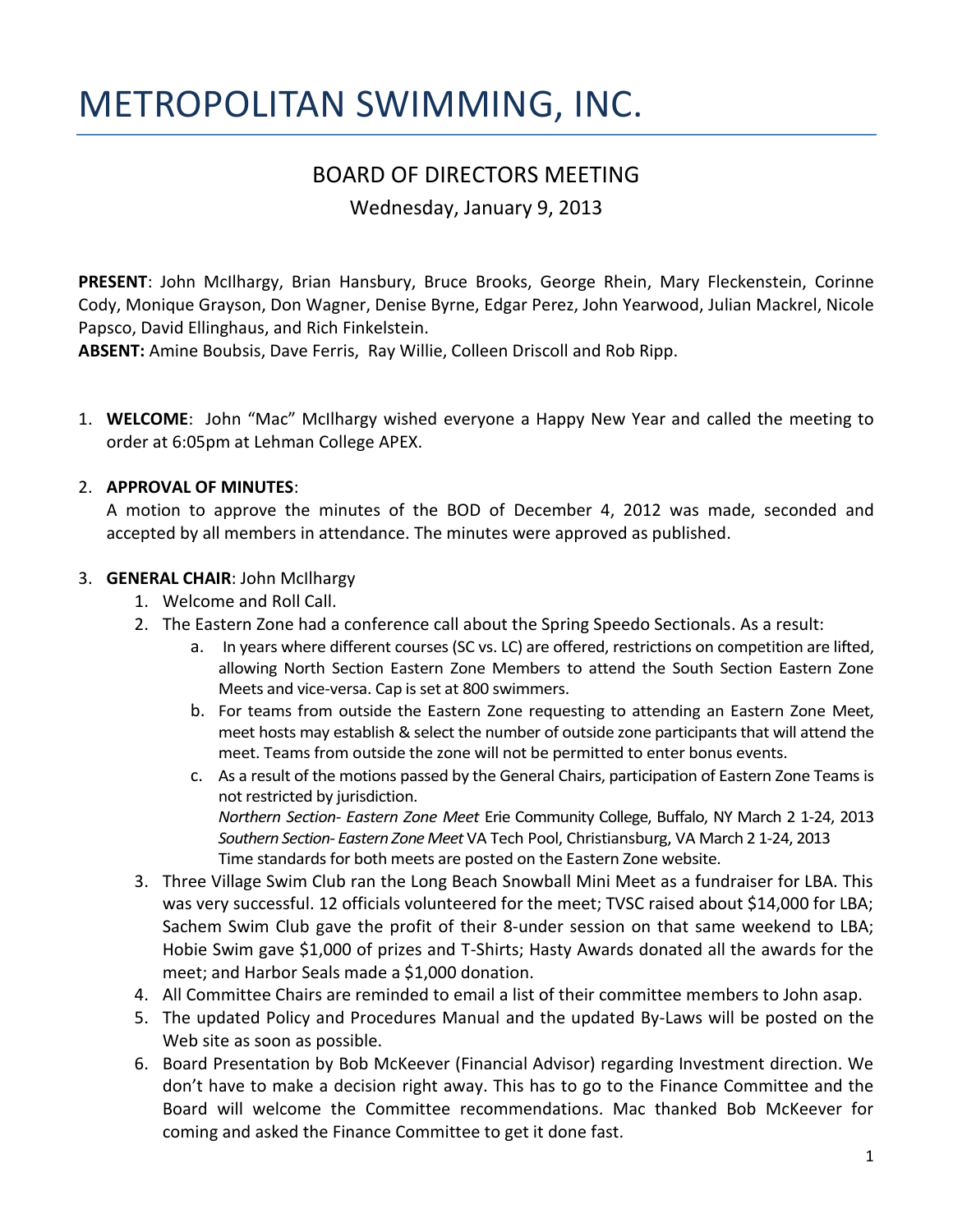# 4. **TREASURER REPORT / FINANCIAL CHAIR**: Corinne Cody/George Rhein

- 1. Corinne arrived late so George gave the Treasurer's report Metro is financially very healthy. The Financial Statements for Fiscal Years ending August 31, 2012 & 2011 were available. It included the Statement of Financial Position as of August 31 and the Statement of Activities for the years ended August 31. There are no surprises at this time and we project that we will be where we need to be.
- 2. We must look into our investments. We need to be conservative.

# 5. **ADMINISTRATIVE VICE CHAIR**: Denise Byrne

- 1. So far so good Most of the meets are current and up-to-date.
- 2. Teams are reminded to send in their meet reports a check is not sufficient! Financial post meet reports must be sent!

# 6. **SENIOR CHAIR**: Don Wagner

April training trip to Deerfield Beach, Florida with the Metro All Stars April 17-21, 2013

- 1. The goal of the camp is to get some of Metro's best athletes together in a positive training environment, where they can challenge each other in a setting where the only thing they have to be concerned with is training hard and getting better.
- 2. The top ten girls and top ten boys will be selected for the trip
- 3. The selection is based on **open** power points
- 4. Athletes must be 13 or older and must have been swimming and training in the Metro LSC for at least one year
- 5. Qualification period is from the first day after Winter Speedo Sectionals 2012 (March 26, 2012) through March 24, 2013 (Spring Eastern Zone Sectional meet).
- 6. Coaching staff is selected by number of athletes qualified and attending the trip. The staff must have at least one female and one male coach.
- 7. Swimmers and coaches stay in the Deerfield INN in Deerfield Beach FL
- 8. In February, a list will be posted and updated on the Metro web site with the top 30 girls and boys.
- 9. On Monday, March  $26^{th}$ . Invitations will be extended to the Top 10 boys and girls, and they must accept within two (2) days or the "next in line" will be invited.
- 10. Training will be in the Deerfield Aquatic Center with 2x2 hour long and short course practices per day.
- 11. This Training Trip is subsidized for by Metro Swimming

# 7. **AGE GROUP CHAIRS**: John Yearwood and Edgar Perez

- 1. Hotels have been booked for the Short Course meet (in Rochester, NY) and for the Long Course Zone meet which will be in Virginia.
- 2. Hobie Swim has won the bid for Metro Zone Team apparel. Contracts will be done.
- 3. Zone Qualifying Meet will be February 16-18, 2013 This meet is for swimmers that will actually attend Zones if they make the team. Swimmers that have no intention of going to Zones should not be entered in this meet.

# 8. **COACHES REPRESENTATIVE**: Amine Boubsis

Amine was not in attendance at the meeting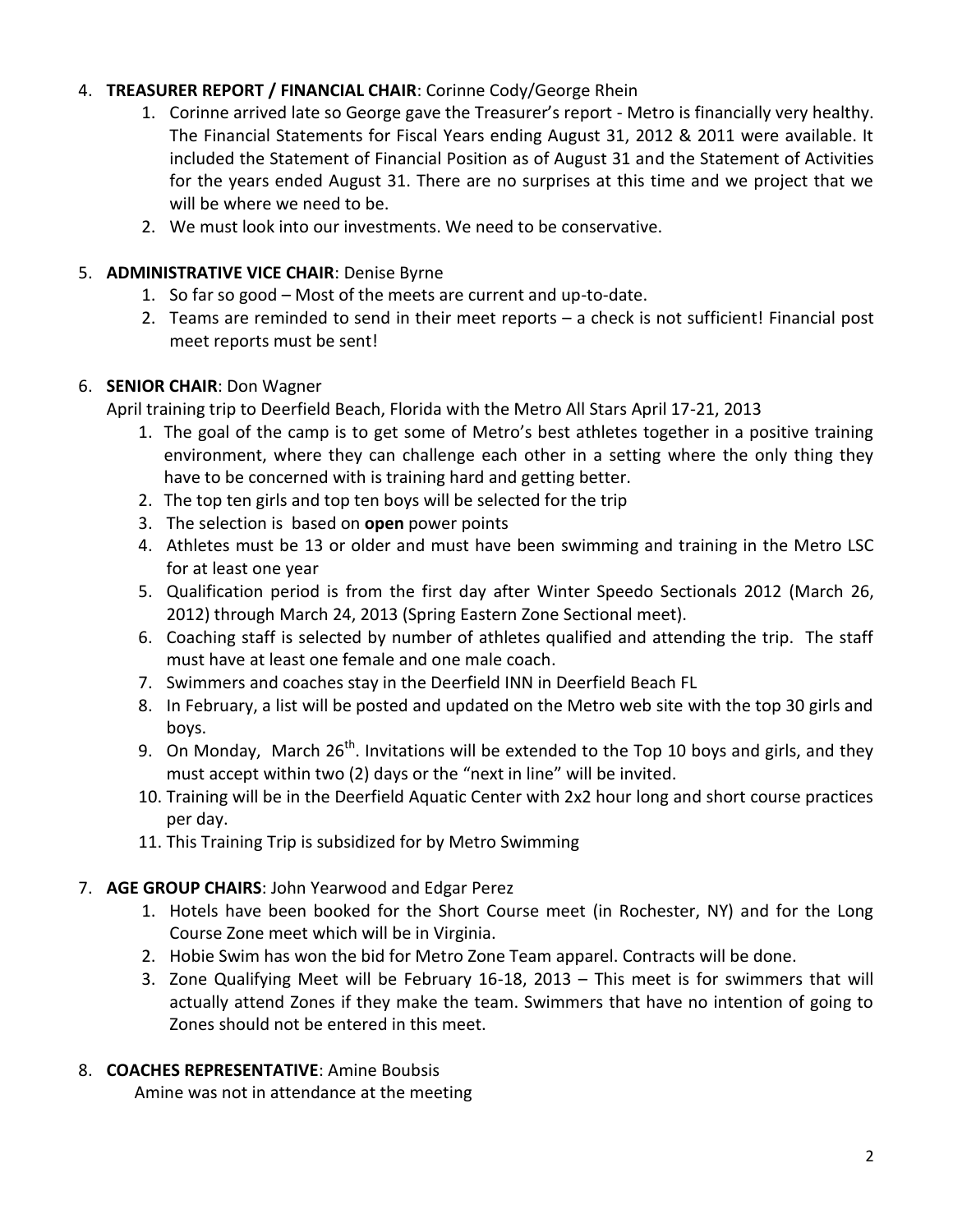# 9. **ATHLETES' REPRESENTATIVES**: Julian Mackrel and Nicole Papsco

Julian and Nicole talked about the Junior Athlete Election and how to go about running this election. Normally it is done at Senior Mets but then we do not reach all of the 13-Over athletes. Maybe do it by email or through the Metro Athletes' Facebook Page. Contact Julian or Nicole for information. This page is for athletes only!

# 10. **TECHNICAL PLANNING**: David Ellinghaus

Nothing new at this time. Championship dates for this summer will be:

- 1. Senior Mets July 18-21, 2013
- 2. Junior Olympics July 26-28, 2013

#### 11. **OFFICIALS CHAIR**: Bruce Brooks

- 1. Bruce announced that Corinne Cody will step down as Area Chair at the end of December 2012. Mark Amodio has accepted the position of Area Chair for Hudson Valley North. Thanks to Corinne for her work over the years.
- 2. Winter Senior Mets has been approved as a National Certification meet. USA Swimming certifiers (one of them an 2012 Olympic Games Starter) will be training our officials, on deck, for the duration of the meet.
- 3. Bruce would like to increase the number of Officials in Metro, especially from teams that do not host meets (but do attend meets).

#### 12. **REGISTRATION CHAIR**: Mary Fleckenstein

Nothing new for this meeting – report will be given at HOD meeting.

# 13. **NATIONAL TIMES VERIFICATION / TOP 16**: Monique Grayson

Requests for Observation of High School and College championship meets must be filled out and emailed to Monique at least 2 weeks prior to the meet. Forms are available on the Web site.

#### 14. **WEB PAGE COORDINATOR**: Monique Grayson

Nothing new at this time.

#### 15. **SAFETY COORDINATOR**: Brian Hansbury

New report of occurrence has been posted on the website. All teams need to submit info online to US Swimming the paper copy is no longer needed nor is it accepted.

# 16. **SAFE SPORT COORDINATOR**: Brian Hansbury

- 1. Currently we are just publishing the info regarding the new Meet Announcement Requirements
	- a. No Deck Changing allowed Disqualification from Meet
	- b. No Cameras behind the blocks or in locker rooms
- 2. Upon returning from the Safety In Sport Conference Jan. 27-29 in Colorado Brian will make a full report to the board and the HOD on the new bylaws and suggested rules for travel and social media that US Swimming is putting into place.

#### 17. **HALL OF FAME**: Mary Fleckenstein and Monique Grayson Nothing new at this time.